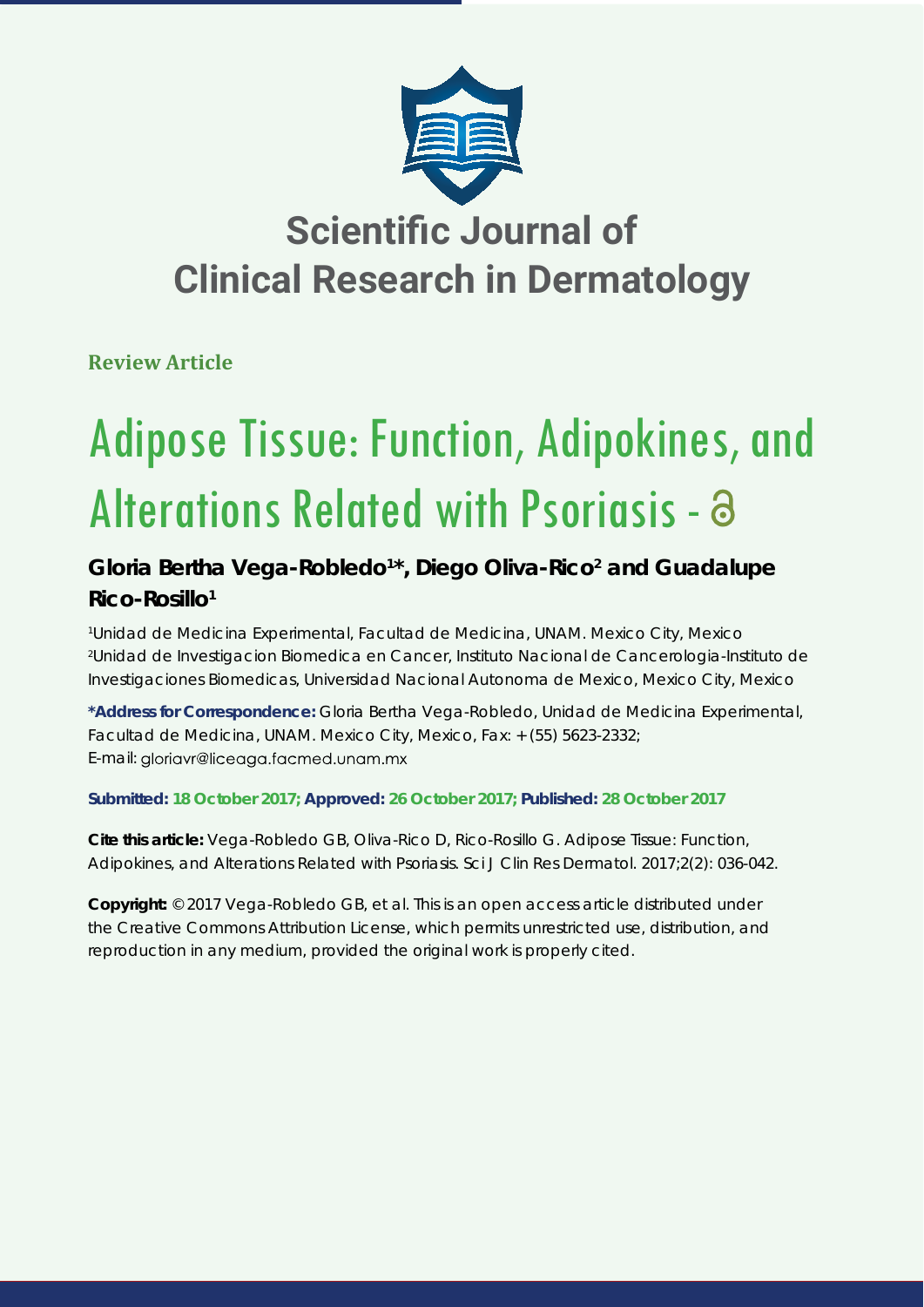#### **ABSTRACTS**

Adipose tissue considered as an organ with neuro-immuno-endocrine functions, participates in the homeostasis of the organism. It has a great plasticity and functional variability according to the nutrient intake or with the increase or decrease of its tissue volume, which modifies both the function and the number of the cells that integrate it or reach it. The elements released abnormally by these cells, among others cytokines and adipokines, cause inflammation both local and systemic, mainly when they come from the visceral adipose tissue and can affect diverse organs like the liver and the cardio-vascular system. The damage may also be manifested in the skin by elements from both the local and visceral subcutaneous tissue.

Some inflammatory skin diseases have been associated with the physiological state of adipose tissue and have shown reciprocal expression between inflammatory and lipid genes in the injured skin. It has been pointed out that obesity implies an increased risk of inflammatory skin diseases including eczema, atopic dermatitis and psoriasis, the latter being related to the increase of adipokines and the metabolic syndrome.

**Keywords:** Adipose tissue; Adipocyte; Adipokines; Obesity; Psoriasis

#### **INTRODUCTION**

The adipose tissue initially considered as a useful attachment to provide protection, heat and energy, has surpassed these no less important activities and as its study advances, it has been positioned as an organ with neuro-immuno-endocrine functions. Because of the production of molecules such as hormones, antimicrobials, cytokines and adipokines, the adipose tissue participates in the function of various cells and organs allowing it to intervene in the defense and homeostasis of the organism.

It is the organ with greater plasticity, since it regenerates after surgery and increases or decreases its size with energetic and nutritional changes, in addition to the capacity that in certain conditions, like chronic inflammation, has the adipocyte to adopt phenotype and functions very similar to those of the macrophage [1]. Approximately one tenth of the total fat is renewed every year, due to the death of adipocytes and adipogenesis; however, it has been pointed out that an adipocyte can live up to nine years.

When there is obesity, the function of adipose tissue is modified; the excess of molecules released, not only by the altered adipocytes, but also by the rest of the local cells and of the new entrance into this tissue cells, originates, among other things, a low but constant level of inflammation. Vascular and extracellular matrix [2] are added to the remodeling of white tissue by hypertrophy and adipocyte hyperplasia.

According to the above, there is fibro-inflammation in sustained obesity, which exacerbates its functional alteration; there is resistance to insulin and favors the development of type II diabetes and cardiovascular disease. It has been pointed out that even the brown fat can modify his performance and function as the white tissue.

#### **Adipose tissue**

With regard to its participation in the energy balance, the white (WAT white adipose tissue) stores it, as fat, while the brown (BAT brown adipose tissue) spends or dissipates as heat, in turn the beige, bright or "ectopic brown" adipocyte, so-called because it can be found in depots of white adipose tissue, has a flexible phenotype and according to physiological circumstances can store or dissipate energy [3]; it abounds in brown tissue.

It should be noted that the phenomenon of cell transdifferentiation (the ability to transform from one type of adipocyte into another) can occur in humans [4, 5]. As responsible for this phenomenon, exposure to cold and high amounts of nor-adrenaline for a prolonged period, as well as irisine and metheorine, myokines released during exercise have been noted, among others [6].

#### **Origin and markers of adipocytes**

To date, studies aimed at clarifying the origin of adipocytes appear to coincide in that they come from different lineages derived from mesenchymal stem cells and different genes have been identified between white and brown adipocytes [7]. The white adipocyte is derived from the mesenchymal stem cell and has as intermediate stages adipoblasts and pre-adipocytes; while brown, originates from mesodermal cells which express myogenic regulatory factor 5 (MyF5) and may originate brown adipocytes or myocytes. The expression of bone morphogenetic protein-7 (BMP7) promotes brown fat formation [8].

Recent studies have pointed to the proton-coupled amino acid transporter 2 (PAT2) and P2X purinergic receptor 5 (P2RX5) molecules as surface markers of all adipocytes [9].

For the origin of the beige adipocyte, two mechanisms have been proposed:

- a) The trans-differentiation of the white adipocyte, by stimuli such as cold
- b) Its origin from a different precursor population. In this regard, platelet-derived growth factor receptor (PDGFRα) progenitors have been identified which are bi-potential and can originate white or beige adipocytes. White adipocytes generally do not express MyF5 (this group has a greater predilection for inducing beige adipocytes), but recent studies have detected some of their progenitors at this marker. Thus, the beige adipocytes can be MyF5 + or MyF5-, depending on the fat depots where they are formed [10] and also express genetic markers such as uncoupling protein 1 (UCP1) and transmembrane protein 26 (TMEM26) [11, 12].

#### **Characteristics and functions**

The fat depots are different from each other, which is still observed among those of the same type of adipose tissue. Each one is complex, composed of different cells, with different functions and variations in both gene expression [13,14], and in its response to hormones (the subcutaneous thigh responds to sexual hormones, the neck and upper back to corticosteroids).

There are also differences in replication and metabolism in tissues such as mesenteric and omental, suggesting that they are not functionally similar and that different depots of adipose tissue constitute separate "mini-organs". Regional differences can influence the complications of obesity.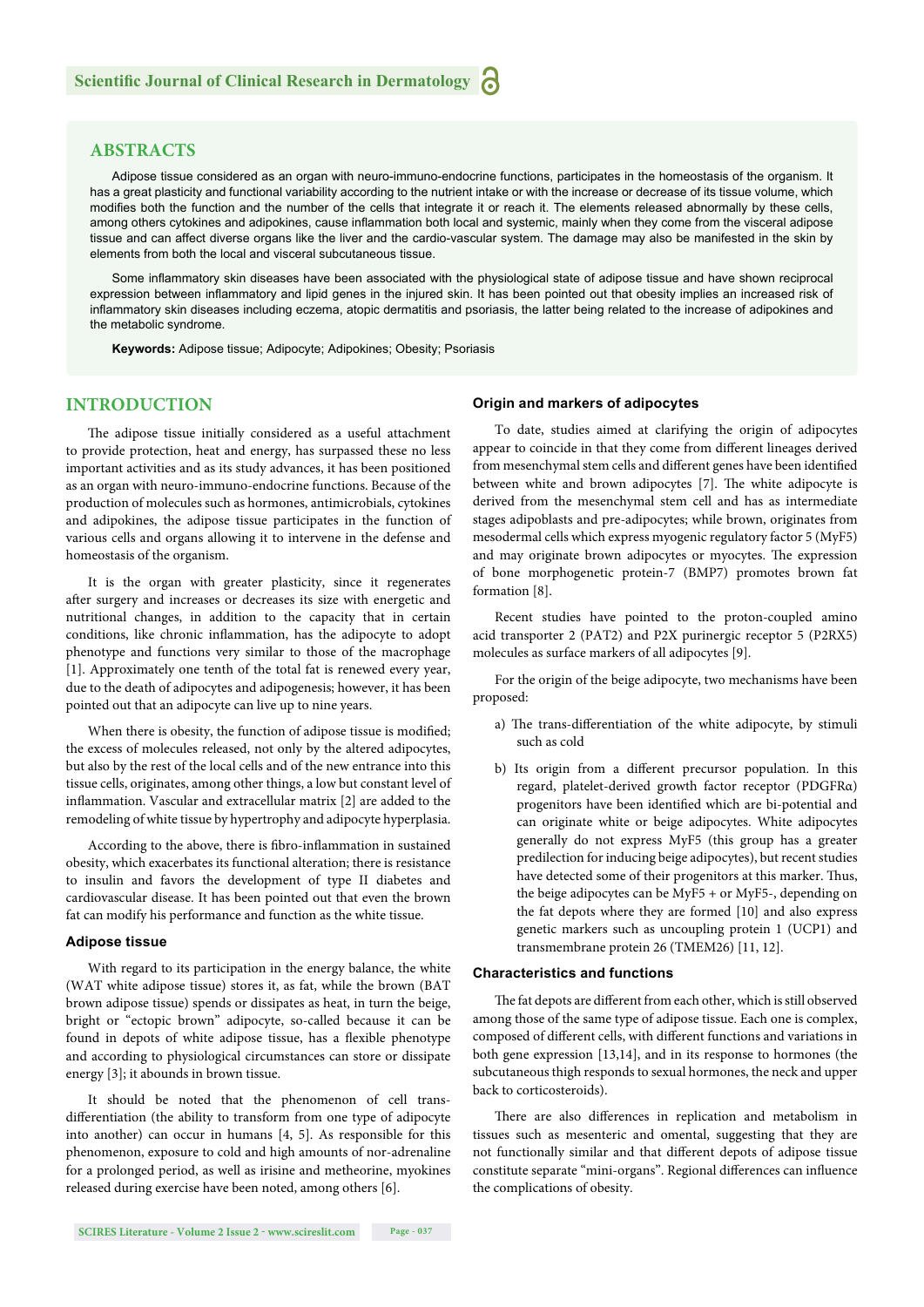#### **White adipose tissue**

This adipocyte stores fatty acids and their diameter varies from 20 to 200 μm. It contains a large drop of lipids that displaces the nucleus to the periphery, few mitochondria, antibacterial elements, free radicals, nitric oxide, cytokines and adipokines. It has numerous receptors, among others PRR (pathogen recognition pattern receptors) for pathogen and lipid recognition, like Toll or scavenger type, as well as for insulin, cytokines and hormones such as TSH, thyroid, corticoids, estrogens and androgens.

Notably, among WAT depots, the density of sympathetic nerve fibers correlates positively with the development of beige fat [15]. In this regard, histo chemical studies show that chronic exposure to cold increases noradrenergic nerve fibers which helps to improve their response. In humans, increased catecholamines and exercise have been identified as inducers of the trans differentiation or browning, which has also been observed in cancer cachexia and bariatric surgery [16].

In agreement with the above, studies carried out in patients with prolonged stress by burns, showed after two weeks, the transformation of WAT into beige tissue. In these patients, adrenaline and noradrenaline levels increased immediately, and at the end of one week the normal values were ten times higher [17].

**Location:** WAT is the most abundant, is distributed throughout the body and has several areas of depots:

**Subcutaneous**: It corresponds to 80% of the total corporal fat, and has marked differences between men and women. It provides thermal insulation and is less related to metabolic damage secondary to obesity; however, it has recently been associated with venous thrombosis [18].

**Perivascular**: It gives protection and structural support and influences the contractility and homeostasis of the vascular wall [18].

**Visceral**: It occupies the spaces between the abdominal organs and holds them in place. It has lymph nodes, more blood vessels and β-adrenergic receptors than the rest of WAT. In these clusters of adipocytes are several cells, among others dendritic, macrophages and lymphocytes (B1, B2, NK, innates or ILC). It is more related to the pathology associated with obesity [19] and is divided into omental or epiploic and mesenteric.

**Function**: a) Mechanical protection and support; b) lipid storage; c) metabolism of carbohydrates, lipids and proteins; d) appetite regulation; e) phagocytosis f) secretion: bioactive lipids, acute phase proteins, inflammatory molecules, bactericidal, complement factors (B, D, C3), cytokines and adipokines; g) production of sex hormones [20].

#### **Brown adipose tissue**

Considered thermogenic, the BAT consists of cells smaller than white, contain multiple lipid droplets (multilocular) and the color reflects the cytochromes present in the numerous mitochondria. These organelles possess abundant peaks and a sui generis activity due to the function of the Uncoupling Protein (UCP1) initially known as thermogenin, which modifies oxidative phosphorylation. This modification allows to decrease the production of ATP and increase the amount of energy that dissipates as heat [21].

This mechanism increases the oxidation of fatty acids and glucose, improves insulin sensitivity. It is activated by darkness, cold, stress

**SCIRES Literature - Volume 2 Issue 2 - www.scireslit.com Page - 038**

(noradrenaline) and thyroid hormones [22]. When activated, this tissue reduces hypercholesterolemia and prevents the development of atherosclerosis [23].

The brown tissue has numerous blood capillaries and noradrenergic nerve endings involved in the regulation of its development and thermogenesis, functions in which the sensory neurons, present among the cells that integrate this tissue, also participate [24, 25].

**Location**: It predominates in the newborn, mainly in interscapular, peri-renal and inguinal regions. In the adult, studies based on the uptake of glucose, through the positron emission tomography combined with X ray tomography and the use of <sup>18</sup>f-fluorodeoxyglucose, have detected BAT in the neck, dispersed in white tissue and in inter-scapular and supraclavicular regions. It is almost absent in obese and elderly people [26].

**Functions**: a) Adaptive thermogenesis: regulates body temperature and has been called "hibernation gland". b) Metabolic homeostasis: decreases circulating triglycerides and glucose storage. c) Secretion: prostaglandins, nitric oxide, adipsine, cytokines and batokines (molecules coming from BAT), among others Slit homologue 2 protein (SLIT2) [27] and Peptidase M20 domaincontaining protein 1 (PM20DI), which regulate the homeostasis of glucose and energy expenditure [28].

#### **Beige adipose tissue**

The cells have an intermediate size between that observed in the members of the WAT and those of the BAT; they develop in capillary beds of adipose tissue [29]. Only when stimulated, they express the characteristic thermogenic components (UCP1) of the brown adipocyte [12] in mitochondria, responding to stimuli such as cold and some cytokines [30]. In humans, cell aging prevents the formation of the beige adipocyte by cold [31].

In addition to the factors indicated in the paragraph corresponding to WAT, certain elements of the immune system participate in the trans differentiation of the beige adipocyte. Thus, it has been observed that IL-33 secreted by adipose tissue cells, activate group 2 innate lympoid cells (ILC2), which, through cytokines [30] and elements such as the peptide met-enkephalin promotes differentiation in beige adipocytes. By secreting the IL-5 and IL-13 cytokines, ILC2 activate the production of IL-4 by eosinophils [30]; this cytokine activates the M-2, catecholamine secretory macrophage, and the PDGFR $\alpha$  + cell precursors to differentiate into beige adipocytes [3]. The aforementioned show the important participation of Th2 type cytokines (IL: 4, 5, 13) in the genesis of beige adipocyte. On the contrary, TGF (transforming growth factor) inhibits it [32].

**Location**: It is immersed in the white and brown adipose tissues.

Functions: Its flexible phenotype allows it to store or eliminate energy in accordance with environmental or physiological modifications and only expresses the UCP1 component when stimulated [12]. However, studies in mice have shown that this adipocyte has an additional and independent from UCP1 thermogenic mechanism, related to the metabolism of creatine, which in response to cold or adrenergic activation uses energy and produces heat [33].

Recent studies indicate that pre-activated beige tissue can improve glucose tolerance by being transplanted into obese mice [29].

**Adipose Tissue Cells:** Numerous cells participate in the metabolic and immune functions of this tissue. An example would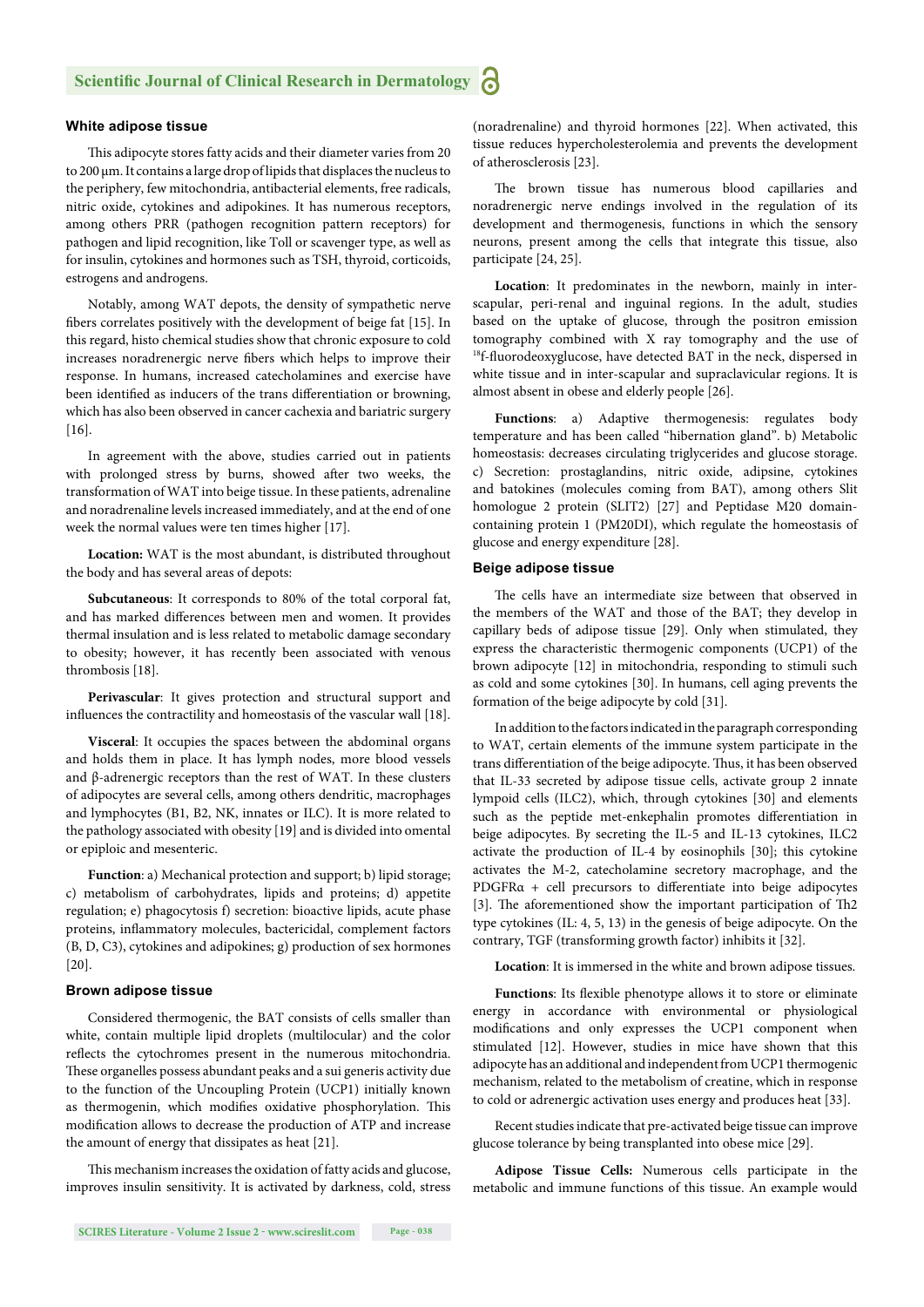#### **Scientific Journal of Clinical Research in Dermatology** a

be the complementary activity between adipocytes and macrophages, the former are able to exert phagocytic and antibacterial functions and the latter in addition to these protective activities, can store lipids.

Mesenchymal stem cell: They are generators of different types of adipocytes and other cells, according to local or environmental stimuli. In this tissue there is a large number of stem cells, which is why it is increasingly used in procedures such as those involved in tissue regeneration [34].

**Preadipocyte**: Precursors of the adipocyte are highly phagocytic and with stimuli such as excess nutrients, they become adipocytes. In obesity its transformation or lipogenesis is activated and in the elderly it decreases and increases the proliferation of preadipocytes, as well as the lipotoxicity and the dysfunction of adipose tissue, which is accentuated by the presence of senescent adipocytes [31].

**Fibroblast**: Besides to its collagen secreting, tissue repair and scarring functions, these cells can move to damaged sites and secrete inflammatory (IL-1, 6, TNF), antiviral (IFN) and stimulants of cell production cytokines such as IL-5 (eosinophils), IL-11 (platelets), GMCSF (granulocytes) [35]. In senescence and obesity the number of fibroblasts increases, as well as fibrosis in the adipose tissue, damage that may be accentuated as a consequence of the stimulus induced by the TGF-β over the fibroblast in obesity [36].

**Mast cell**: It can be derived locally from stem cells in this tissue [37]; executes antibacterial functions, phagocytosis and antigen presentation. This cell has an important role in inflammation [35] through the secretion of cytokines (IL: 3, 4, 5, 6, 8, 10, 13, TNF, GM-CSF) and their granular content.

Macrophages: They comprise 10% of the cells residing in this tissue and express the M-2 (anti-inflammatory) phenotype, mainly induced or activated by several cells among other lymphocytes and eosinophils [38]. They phagocyte process and present antigens to lymphocytes. Endocyte fatty acids (LDL) through scavenger receptors (SR-A and CD36) [39], which in excess can cause foam cells and plaques of atherosclerosis. In obesity the macrophages increase considerably and change their phenotype to M-1, with an important inflammatory activity.

**Lymphocytes**: B, T, NK, NKT, Tγδ and (innate lymphoid cells) ILC-2 are found at different concentrations in the different tissue depots. In obesity, the number of ThCD4 cells and mainly TcCD8 increases [40], their function is altered, because the TCD4 + CD25 + FoxP3 regulatory lymphocytes and iNKT decrease. In adipose tissue, the iNKT through IL-2 and IL-7 stimulates the production of ILC2 and T regulatory cells [41].

#### **Regulation of adipose tissue**

In normal conditions, the cellular function of adipose tissue is regulated by the coordination between ILC2 [42] and eosinophil, both of them secretors of Th2-type cytokine (IL: 4, 5, 10, 13) and also by the interaction of CD4CD25FoxP3 T lymphocytes with eosinophil and ILC2.

These lymphocytes produce the anti-inflammatory cytokines TGFβ and IL-10, as well as T lymphocyte antigen 4 (CTLA-4) molecule that inactivates T lymphocyte, and scurf in, which inhibits their replication. In addition, TCD4CD25FoxP3 cells can induce a Th2 response with the secretion of the above-mentioned cytokines or exert their anti-inflammatory and immune suppressive function to maintain the homeostasis of this tissue [43].

**SCIRES Literature - Volume 2 Issue 2 - www.scireslit.com Page - 039**

In obesity, all cells in adipose tissue are modified (Figure 1) both in number and function, increase macrophages, mast cells, fibroblasts, Th1 lymphocytes (IFN $\gamma$ , TNF) and Tc [40] and decrease regulatory T cells and anti-inflammatory cytokines.

The accumulation of lipids in the adipocyte causes cellular stress, which activates pro-inflammatory cascades of molecular signaling, PKC genes; NFKB and JNK are over expressed and there is production of pro-inflammatory cytokines, extracellular matrix and adipokines.

**Adipokines:** Adipose tissue secretes adipokines with proinflammatory activity such as leptin, visfatin and resistin, or anti-inflammatory properties such as adiponectin and vaspin, which function as signaling networks that communicate adipose tissue with different organs (brain, liver, lymphoid, etc.) and regulate the metabolism. In conditions of obesity, its secretion contributes to a low but constant state of inflammation, which promotes atherosclerosis and insulin resistance [19].

**Leptin**: Formerly called OB protein, it is also known as the satiety hormone. It is synthesized among other cells, by adipose tissue, macrophages, neurons and Th1. It regulates the energy balance [44] and when there is food deprivation, the metabolic expenditure decreases to conserve the energy required by the vital organs. It also participates in thermogenesis, appetite regulation, hematopoiesis, bone formation, angiogenesis, reproduction and immune response. Recently it has been approved by the FDA to be used in individuals with generalized lipodystrophy [45].

The leptin is associated with inflammatory processes [46] and it also activates macrophages, directs the response to Th1 (IL-2, IFN $\gamma$ ) and decreases the activity of CD4CD25FoxP3 T lymphocytes, thus, in high amounts, it favors the autoimmune diseases. Its deficiency is manifested by obesity, hyperphagia and hyperinsulinemia.

**Adiponectin**: It is synthesized by the adipocyte of visceral adipose tissue and TNF, leptin, corticoids and hypoxia inhibits its production.



**Figure 1:** WAT dysfunction and its metabolic effects. Obesity involves increased risk to acquire skin inflammatory diseases such as atopic dermatitis or psoriasis. Psoriasis in turn is associated with adipokines alteration and metabolic risk factors such as low HDL, high LDL cholesterol levels and hypertriglyceridemia. IL: Interleukin; TNF: Tumor Necrosis Factor; IFN: Interferon; TGF: Transforming Growth Factor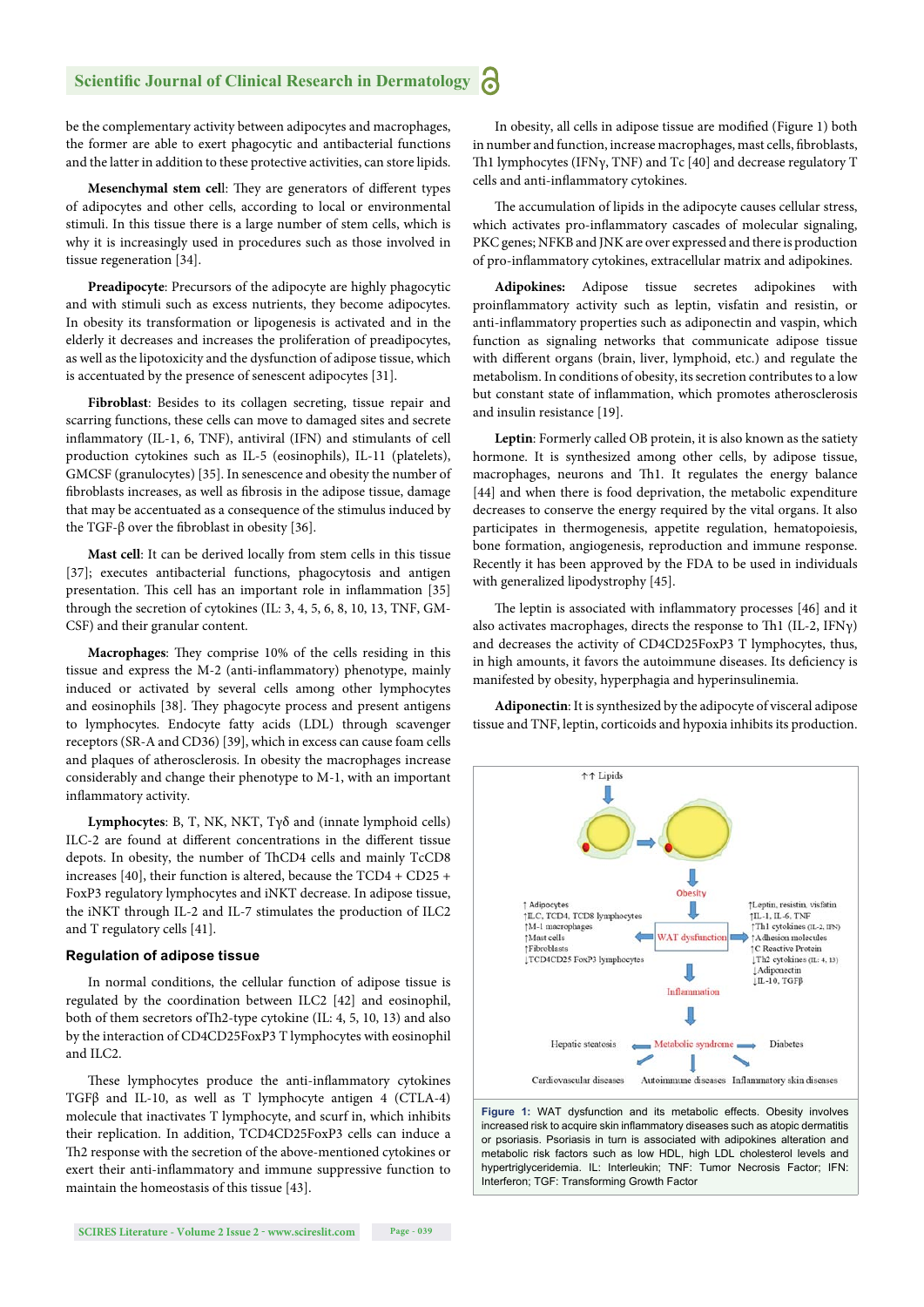#### **Scientific Journal of Clinical Research in Dermatology** a

It has anti-inflammatory activity: it induces the production of IL-10 and IL-1Ra [47], promotes the differentiation of macrophages into the M-2 phenotype, avoids its transformation into foam cells and reduces the expression of adhesion molecules of endothelial cells. For the above mentioned activities the adiponectin has been considered an anti-atherosclerosis and vascular protection factor [48].

It has an inverse relationship with adipose tissue mass and age; thus it decreases in senescent or obese individuals [49] and in patients with insulin resistance. Its deficiency is manifested by systemic inflammation, endothelial dysfunction, dyslipidemia and atherosclerosis.

**Visfatin**: It is sinthesized by visceral adipocytes and participates in metabolism and immunity. It is involved in the differentiation of B lymphocytes, inhibits neutrophil apoptosis and has been associated with inflammation. It improves insulin sensitivity, but favors the depots of visceral fat. Visfatin binds to the insulin receptor at a distinct site that insulin does, and reduces glucose release from liver cells [50, 51].

**Apelin**: It is synthesized by adipocytes, improves glucose homeostasis and can act as pro or anti-inflammatory. It is involved in cardio-vascular function because increases cardiac contractility, elicits endothelium-dependent NO-mediated vaso relaxation and reduces arterial blood pressure [50].

**Zinc-α2-glycoprotein**: Initially characterized as a tumor product associated with cachexia. Its expression is diminished in obesity and increased in cachexia; mobilizes lipids, is anti-inflammatory and stimulates adiponectin production by adipocytes [5]. It correlates directly with serum creatinine and increases in patients with a high degree of glomerular filtration, thus it has been proposed as an early marker of diabetic nephropathy [53].

**Fatty acid binding protein (FABP) 4**: It is produced by adipocytes, participates in the transport and metabolism of lipids, increases glucose production and correlates with obesity and metabolic disease [54]. It increases in women with gestational diabetes mellitus and severe insulin resistance [55] and has been flagged as a marker of metabolic and cardiovascular diseases [56].

Asprosin: This polypeptide is expressed in white adipocytes and acts in the liver stimulating the production of glucose and insulin. It increases in obesity and its levels are related to insulin resistance [57].

**Neuro-regulin 4**. Nrg4 is produced by white and brown adipose tissue. It protects against diet-induced insulin resistance and attenuates hepatic lipogenic signaling, which confers therapeutic potential against fatty liver and metabolic disorders such as diabetes, due to obesity [58].

**Batokines:** It is the name given to a group of molecules derived from brown adipose tissue and includes, among others, Vascular Endothelial Growth Factor (VEGF), Nerve Growth Factor (NGF) and Fibroblast Growth Factor (FGF) 21 these molecules promote the growth of BAT as well as its innervation, vascularization and blood flow  $[59]$ .

**Triiodothyronine**: T3 is one of the most important endocrine product of BAT. It has 2 thyroxine 5´- deiodinase (D2), an enzyme present specifically in BAT that transforms T4 into T3 [60]. T3 locally contributes to the intracellular pathways of thermogenesis by binding to nuclear receptor and modulating UCP1 genes. BAT is an important site for the generation of systemic T3 [61].

#### **WAT-Skin Interrelation**

There may be bidirectional communication between these tissues, through paracrine signals such as those emitted by cytokine and adipokines [62] secreted by adipocytes and subcutaneous WAT integrant cells, or endocrine from distant WAT such as visceral, which may affect in the homeostasis and / or the pathology of the skin. In a reciprocal way, signals transmitted by cytokines from cutaneous cells such as mast cell, fibroblast and keratinocyte, in addition macrophage, lymphocyte and sebocyte, which are capable of secreting leptin [63].

The sebocytes, in turn, are able to relate lipid metabolism to inflammation at the cellular level, similar to adipocytes. In recent studies, in sebaceous glands of healthy individuals or with skin conditions such as rosacea and psoriasis, they detected leptin, adiponectin and visfatin [63].

The aforementioned tissue interaction carried out by cytokines and adipokines increases with inflammatory processes, in which there is also a deregulation in its production, in addition to the release of other inflammatory molecules, chemoattractants and activators of cells participating in both tissues. Likewise, adipocytes and skin cells, when the latter is inflamed, produces cathelicidin, an immunomodulatory peptide that has been shown to induce psoriasis [64]. Some inflammatory skin diseases have been linked to the physiological state of adipose tissue and have shown reciprocal expression between inflammatory genes and lipids in injured skin [65].

**Psoriasis:** As an example of the WAT-skin interaction mechanisms, described in the previous paragraph, we can point to psoriasis.

**Immunity**: The psoriasis is associated with immune disorders and is characterized by a chronic inflammatory disease of the skin, involving macrophages and innate immune cells, inflammatory molecules, Th1 lymphocytes, and cytokines (IL-2, IFNγ, IL-6, IL-17, IL-23), in turn Th2-type cytokines (IL-4, 10, 13) are decreased and are related to their cure.

Citokines and adipokines, may be mediators of cutaneous inflammation and participate in its pathogenesis as well as in the development of comorbidities, related or independent of obesity [66].

Obesity and inflammation: However, it has been pointed out that obesity implies an increased risk of inflammatory skin diseases, including eczema, atopic dermatitis and psoriasis, since inflammation and dysfunction of adipose tissue (Figure1) provide an environment conducive to the development of pathology [67], in addition to the alteration of skin function as a barrier, by the decrease of intercellular binding molecules such as e-cadherin [68].

Studies of markers present in patients with psoriasis and metabolic syndrome showed an increase in C-reactive protein and adipokines such as leptin (consistent with the severity of the disease), as well as resist in and lipoprotein-associated phospholipase (Lp-PA2) , predictor of cardio-vascular alterations; on the contrary, adiponectin decreased. [69,70].

**Metabolic factors**: Patients with psoriasis have elevated triglycerides and alterations in lipoprotein, by a decrease in serum of the High Density Lipoprotein (HDL) and increase of the Low Density Lipoprotein (LDL).

In turn, fatty acids, activate keratinocytes to produce IL-17, cytokine related with epidermal hyperplasia in psoriasis [71]. They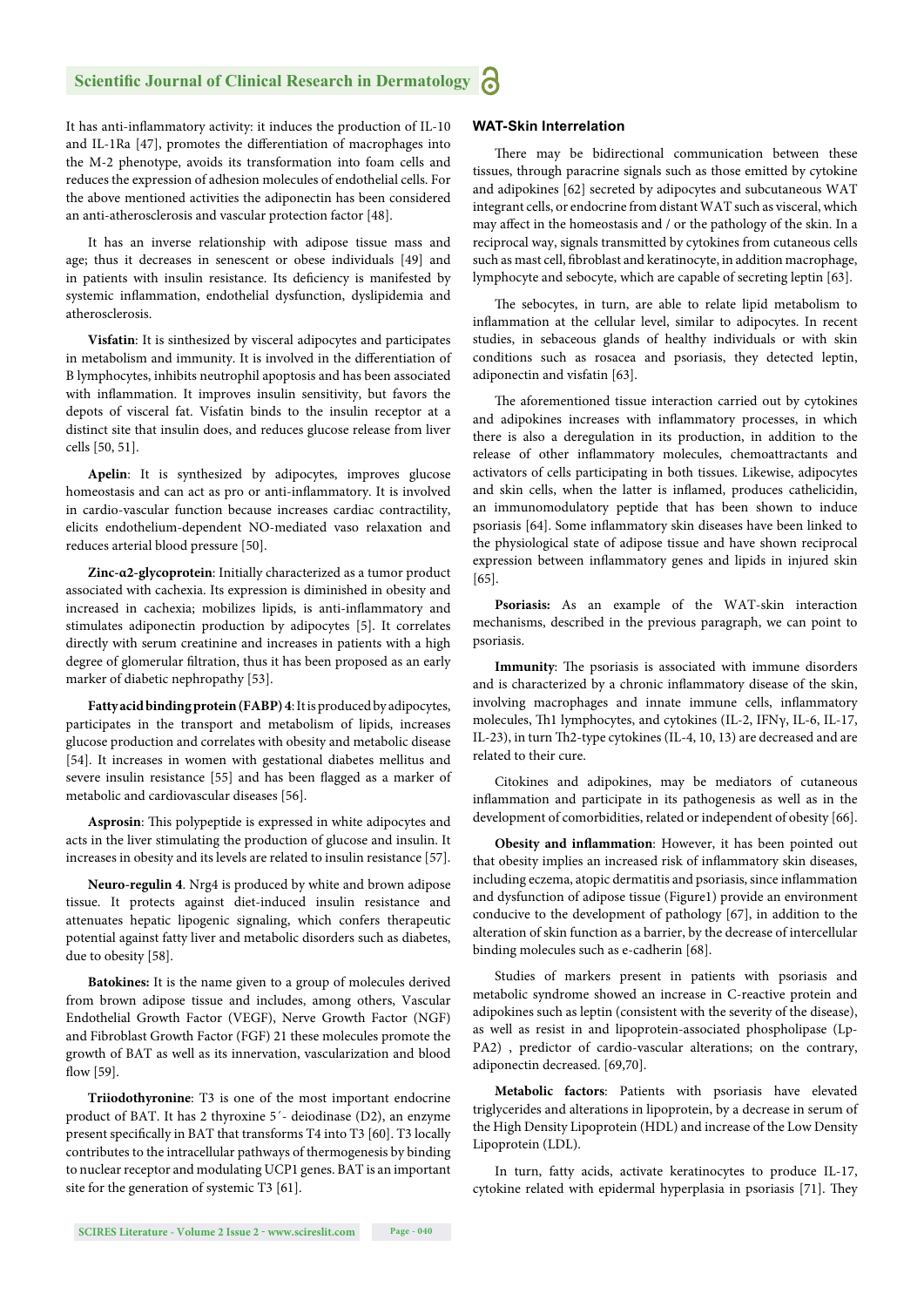#### **Scientific Journal of Clinical Research in Dermatology**

also have a high prevalence of metabolic syndrome [72], whose presence as well as leptin levels are related to the severity of the disease [73,74], suggesting a systemic involvement of adipose tissue in the pathology of psoriasis.

However, when inflammation is restricted to psoriatic skin plaques, they may also be the result of a systemic effect due to visceral WAT alteration, and / or derive from local interaction between the subcutaneous WAT and the affected skin [73].

#### **CONCLUSION**

Adipose tissue is outlined as one of the most important endocrine regulators of organism homeostasis. Also, its capacity both local and systemic to influence other organs, through its networks of cytokines and adipokines, should be considered, since alterations of this tissue, which is the central organ of inflammation in obesity, is rapidly related to the damage to epithelia, blood vessels, skin and organs such as the liver and heart. It is necessary to deepen the study of the inherent function of its cells and molecules released, since through them, it participates importantly in the neuro-immuno-endocrine regulation as well as in its pathology.

#### **REFERENCES**

- 1. Charriere G, Cousin B, Arnaud E, Andre M, Bacou F, Penicaud L, et al. Preadipocyte conversion to macrophage evidence of plasticity. J Biol Chem. 2003; 278: 9850-9855. https://goo.gl/UuGCqP
- 2. Pellegrinneli V, Carobbio S, Vidal-Puig A. Adipose tissue plasticity: how fat depots respond differently to pathophysiological cues. Diabetologia. 2016; 59: 1075-1088. https://goo.gl/XWQRSS
- 3. Wang W, Sale P. Control of Brown and beige fat development. Nat Rev Mol Cell Biol. 2016; 17: 691-702. https://goo.gl/4DbfBB
- 4. Barquissau V, Beuzelin D, Pisani DF, Beranger GE, Mairal A, Montagner A, et al. White to brite conversion in human adipocytes promotes metabolic reprogramming towars fatty acid-anabolic and catabolic pathways. Mol Metab. 2016; 5: 352-365. https://goo.gl/zqjLnk
- 5. Sidossis LS, Porter C, Saraf MK, Borsheim E, Radhakrishnan RS, Chao T, et al. Browning of subcutaneous white adipose tissue in humans after severe adrenergic stress. Cell Metabolism. 2015; 22: 219-227. https://goo.gl/US69gK
- 6. Jedrychowski MP, Wrann CD, Paulo JA, Gerber KK, Szpyt J, Robinson MM, et al. Detection and quantitation of circulating human irisin by tandem mass spectrometry. Cell Metab. 2015; 22: 734-740. https://goo.gl/bSKXZD
- 7. Timmons JA, Wenumal K, Larsson O, Walden TB, Lassman T, Petrovic N, et al. Myogenic gene expression signature establishes that Brown and White adipocytes originate from distinct cell lineages. Proc Natl Acad Sci USA. 2007; 104: 4401-4406. https://goo.gl/9mPYFi
- 8. Tseng YH, Kokkotou E, Schulz TJ, Huang TL, Winnay JN, Taniguchi CM, et al. New role of bone morphogenetic protein 7 in Brown adipogenesis and energy expenditure. Nature. 2008; 454: 100-1004. https://goo.gl/bn6b6J
- 9. Ussar S, Lee Y, Darkel SN, Coucher J, Haering MF, Kleinridders A. ASC-1, PAT2 and P2RX5 are cell Surface markers for white, beige and brown adipocytes. Sci Transl Med. 2014; 6: 247-256. https://goo.gl/xbSMDC
- 10. Cinti S. The adipose organ at a glance. Dis Models Mech. 2012; 5: 588-594. https://goo.gl/GkCBCN
- 11. Billon N and Dani C. Developmental origins of the adipocyte lineage: new insights from genetics and genomics studies. Stem cell Rev Rep. 2012; 8: 55-66. https://goo.gl/HkBjVB
- 12. Wu J, Bostrom P, Sparks LM, Ye L, Choi JH, Giang AH, et al. Beige adipocytes are a distinct type of thermogenic fat cell in mouse and human. Cell 2012; 150: 366-376. https://goo.gl/nWcp7K
- 13. Vohl ME, Sladek R, Robitailla J, Gurd S, Mareau P, Richard D, et al. A survey of genes differentially expressed in subcutaneous and visceral adipose tissue in men. Obes Res. 2004; 12: 1217-1222. https://goo.gl/ojYXg5
- 14. Rehrer CW, Karimpuour-Fard A, Hernandez TI, Law CK, Stob NR, Hunter LE, et al. Regional differences in subcutaneous adipose tissue gene expression. Obesity. 2012; 20: 2168-2173. https://goo.gl/sJEJWv
- 15. Wang QA, Tao C, Gupta R, Scherer PE. Tracking adipogenesis during white adipose tissue development, expantion and regeneration. Nat Med. 2013; 19: 1338-1344. https://goo.gl/s7ykS7
- 16. Kajimura S, Spiegelman BM, Seale P. Brown and beige fat: physiological roles beyond heat generation. Cell Metab. 2015; 22: 546-559. https://goo.gl/qGSyc2
- 17. Sidossis L, Kajimura S. Brown and beige fat in humans: thermogenic adipocytes that control energy and glucosa homeostasis. J Clin Invest. 2015; 125 : 478-486. https://goo.gl/N6c7TR
- 18. Vilahur G, Ben-Aicha S, Badimon L. New insights into the role of adipose tissue in thrombosis. Cardiovascular Res. 2017; 9: 1046-1054. https://goo.gl/4ZWidC
- 19. Fontana L, Eagon JC, Trujillo ME, Scherer PE, Klein S. Visceral fat adipokine secretion is associated with systemic inflammation in obese humans. Diabetes. 2007; 56: 1010-1013. https://goo.gl/7DE4ho
- 20. Wang F, Vihma V, Soronen J, Turpeinen U, Hamalainen E. Savolainen-Peltonen H , et al. 17β estradiol and estradio fatty acyl esters and estrogenconverting enzyme expression in adipose tissue in obese men and women. J Clin Endochrinol Metab. 2013; 98: 4923-4931. https://goo.gl/1gmUh9
- 21. Fedorenko A, Lishko P, Dirichok Y. Mechanism of fatty-acid-dependent UCP1 uncoupling in brown fat mitochondria. Cell. 2012; 151: 400-413. https://goo.gl/DULKDX
- 22. Martinez-Sanchez N, Moreno-Navarrete JM, Contreras C, Rial-Pensado E, Ferno J, Nogueiras R, et al. Thyroid hormones induce browning of white fat. J Endocrinol. 2017; 232: 351-362. https://goo.gl/XhfP8F
- 23. Berbee JF, Boon MR, Khedoe PP, Bartelt A, Schlein C, Worthmann A, et al. Brown fat activation reduces hypercholesterolaemia and protects from atherosclerosis development. Nat Commun. 2015; 6: 6356. https://goo.gl/56KiKU
- 24. Vaughan C, Bartness TJ. Anterograde transneuronal viral tract tracing reveals central sensory circuits from brown fat and sensory denervation alters its thermogenic responses. Am J Physiol Regul Integr Comp Physiol. 2012; 302: 1049-1058. https://goo.gl/3cQ1qL
- 25. Ryu V, Garretson J, Liu Y, Vaughan C, Bartness T. Brown adipose tissue has sympathetic-sensory feedback circuits. J Neurosci. 2015; 35:2181-2190. https://goo.gl/hLgb5f
- 26. Nedergaard J, Bengtsson T, Cannon B. Unexpected evidence for active brown adipose tissue in adult humans. Am Physiol Endorcinol Metab. 2007; 293: 444-452. https://goo.gl/1b28Lc
- 27. Svensson KJ, Long JZ, Jedrychowski MP, Cohen P, Lo JC, Serag S, et al. A secreted Slit2 fragment regulates adipose tissue thermogenesis and metabolic function. Cell Metab. 2016; 23: 454-466. https://goo.gl/fcMcMw
- 28. Long J, Svensson KJ, Bateman LA, Lin H, Kamenecka T, Lokurfar IA, et al. The secreted enzyme PM20D1 regulates lipidated amino acid uncouplers of mitochondria. Cell. 2016; 166: 424-435. https://goo.gl/xJQDqc
- 29. Min SY, Kady J, Nam M, Rojas-Rodriguez R, Berkenwald A, Kim JH, et al. Human "brite/beige" adipocytes develop from capillary networks, and their implantation improves metabolic homeostasis in mice. Nat Med. 2016; 22: 312-318. https://goo.gl/n4nQDp
- 30. Lee MW, Odegaard J, Mukundau L, Quiu Y, Molofsky AB, Nussbaum JC, et al. Activated type 2 innate lymphoid cells regulate beige fat biogenesis. Cell. 2015; 160: 74-87. https://goo.gl/r2t7Md
- 31. Berry D, Jiang Y, Arpke R, Bergland E, Kyba M, Graff J. et al. Cellular aging contributes to failure of cold.induced beige adipocyte formation in old mice and humans. Cell Metabolism. 2017; 25: 166-181. https://goo.gl/u7wAMx
- 32. Qiu Y, Nguyen K, Odegaard JI, Cui X, Tion X, Locksley RM, et al. Eosinophils and type 2 cytokine signaling in macrophages orchestrate development of functional beige fat. Cell. 2014; 157: 1292-1308. https://goo.gl/4csWEM
- 33. Kazak L, Chouchani ET, Jedrychowski MP, Erickson BK, Shinoda K, Cohen P, et al. A creatine-drivers substrate cycle enhances energy expediture and thermogenesis in beige fat. Cell. 2015; 163: 643-655. https://goo.gl/3VZCnE